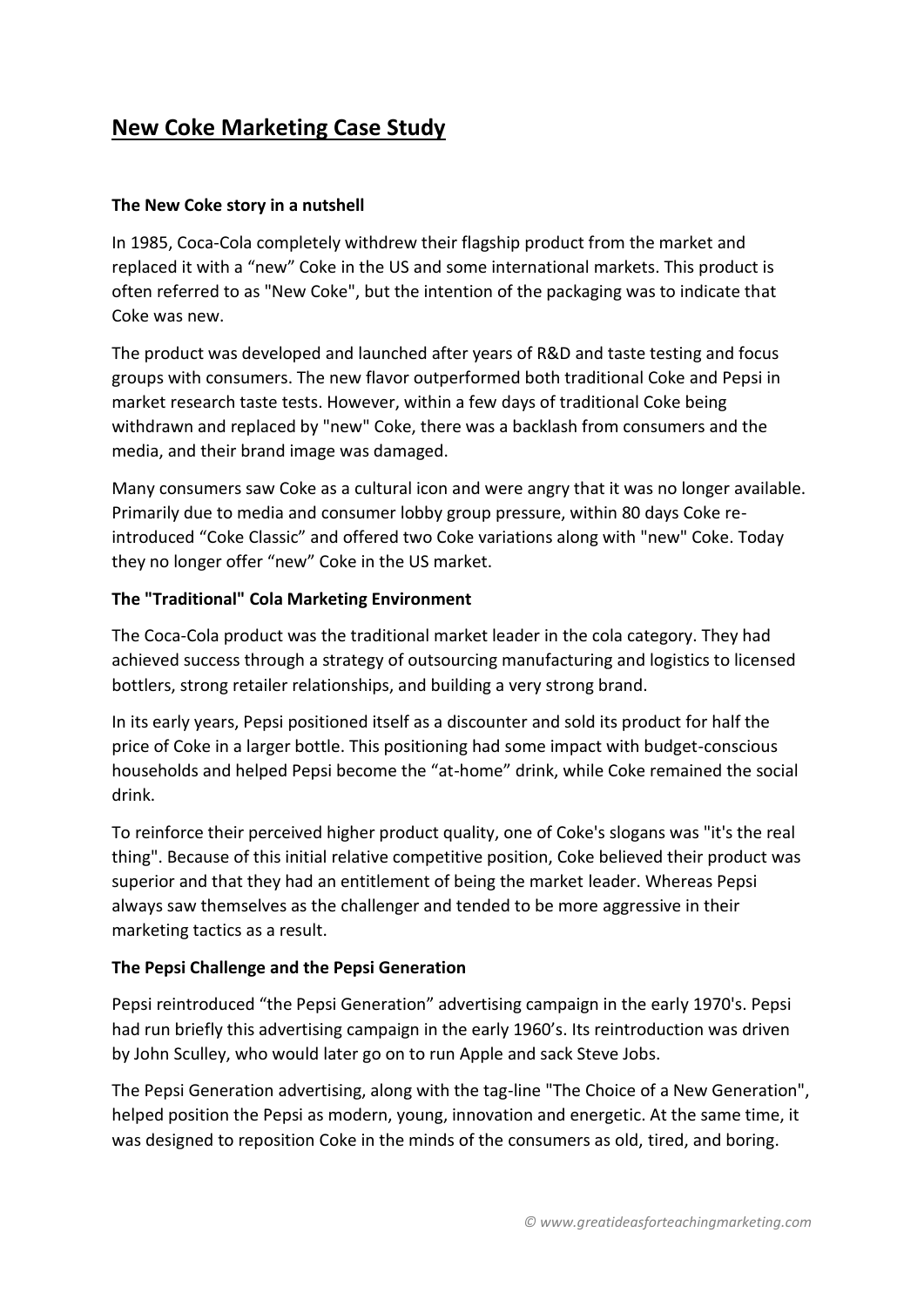The Pepsi Challenge also started in the 1970's has run off and on ever since through many parts of the world. The Pepsi Challenge consisted of a blind taste tests with consumers. These were filmed and the reactions of loyal Coke drinkers that chose Pepsi were shown as "reality advertising". Over 300 of the Pepsi Challenge TV commercials (TVCs) were made, usually for local/regional markets throughout America.

Occasionally deals were struck, at a university or college campus for example, for the university to switch to Pepsi if they won. Needless to say, Pepsi consistently won all the Pepsi Challenges - usually by a narrow margin.

This period - 1970s and 1980s of aggressive promotions and comparative advertising between Coke and Pepsi is now referred to as the "Cola Wars". The cumulative impact of all these marketing activities by Pepsi against Coke were designed to reposition the brands in the minds of the consumers, as shown in the following perceptual map.



#### **Pepsi Sponsors Michael Jackson**

Pepsi signed Michael Jackson to make two TV commercials and to sponsor his concert out just before "Thriller" took off - which became the biggest selling album of all time. The deal was struck for \$5 million, which doesn't sound like a lot of money today, but around that time the Rolling Stones tour only received \$500,000 for their sponsorship deal.

So, this was an extraordinary amount of money to be paid to a celebrity for a sponsorship deal in the early 1980's. Although not part of the original deal, Michael offered his biggest song, Billie Jean, to be reworded and used in the Pepsi TV commercial as he didn't like the song Pepsi was planning to use. He was involved in editing the TVC.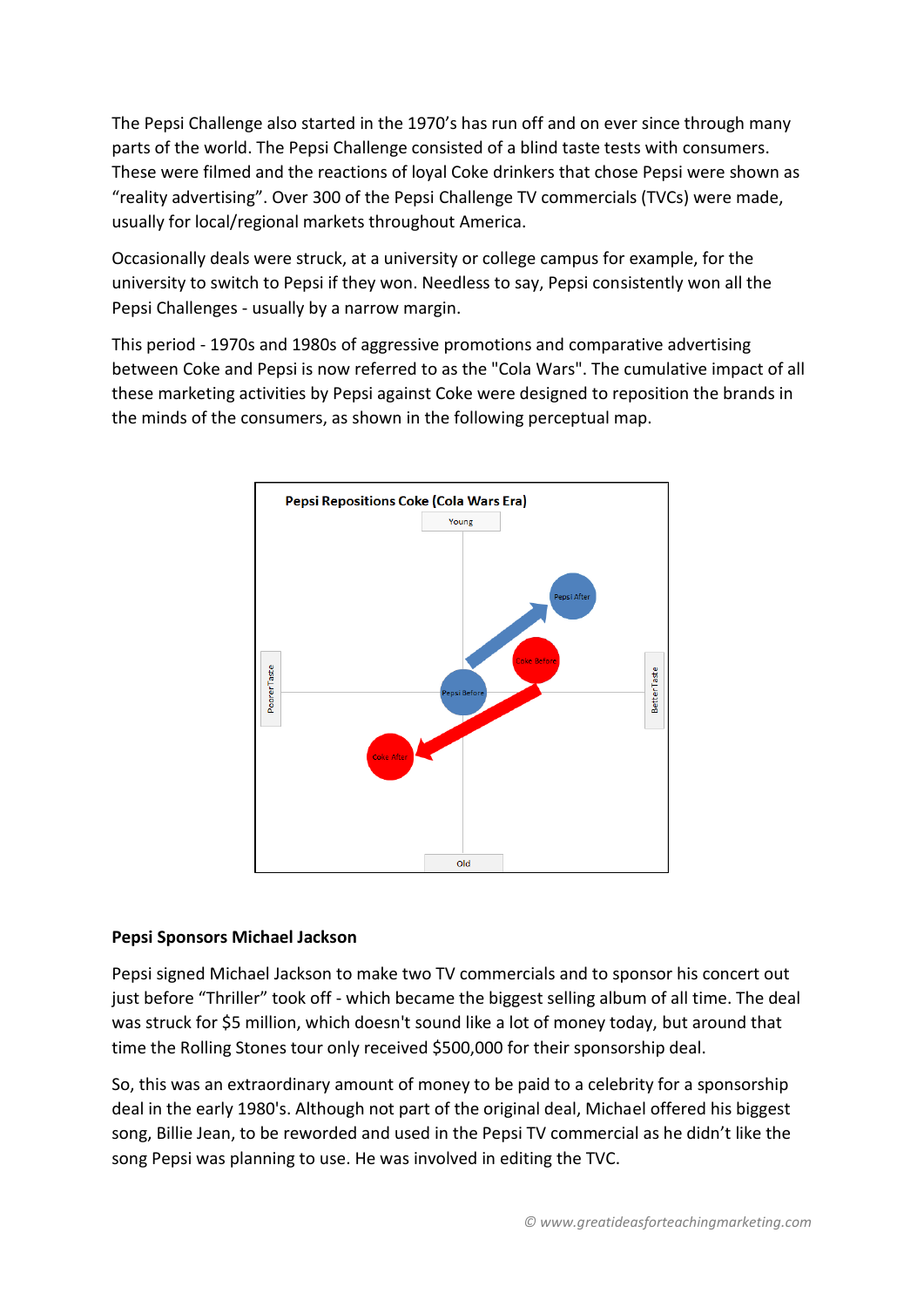Pepsi started outselling Coke in the "free-choice" channels, such as supermarkets, grocery stores and drug stores as early as 1977. Pepsi was consistently closing the market share gap on the market leader, with Coke's market share fell from 24.3% to 21.8% (down 2.5%) from 1980 to 1984.

Coke was able to maintain its market share lead because of its distribution and retailer relationships (e.g. with McDonald's and other fast food chains, extensive numbers of vending machines, relationships with restaurants, hotels, cinemas, airlines and so on).

But Pepsi's taste preference was impacting these contracts. For example, the Burger King chains switched from Coke to Pepsi in 1983. And to add to the concern of a falling market share for Coke, the overall soft drink market was in slight decline.

# • **A Summary of Coke's Position in 1985**

- Coke was being outsold by Pepsi in segments where consumers had a choice of the brands, such as supermarkets,
- Overall, their market share was surely and steadily declining in a declining market (down from 24.3% in 1980 to 21.7% in 1984),
- Coke had increased their advertising and promotional spending from \$50m to \$200m in recent years. Their \$200m promotional budget was 1/3 more than Pepsi's spend of \$150m),
- There was increasing "pressure" on maintaining retailer relationships (e.g. the loss of the Burger King account) as Pepsi was becoming more acknowledged as the preferred cola among consumers,
- Coke were running more aggressive sales promotions and discounting in stores (to reduce the impact of the Pepsi Challenge advertising). To offset this discount, Coke started to increase prices to their captive customers (such as the fast-food chains),
- Coke's own market research was indicating that "taste" was the main reason for their erosion of market share,
- Pepsi's "new generation" advertising campaign was designed to position Coke as old and tired and boring,
- Pepsi now had Michael Jackson at the height of his career. To counteract this, Coke used Bill Cosby as their main spokesperson. Bill had the number one TV show in America at the time (The Cosby Show), but probably had more family appeal rather than youth appeal,
- Coke's R&D area has developed a new cola formula that not only beats Pepsi and existing Coke in blind taste tests, but is cheaper to manufacture which would add up to a \$50m pa increase to the bottom line.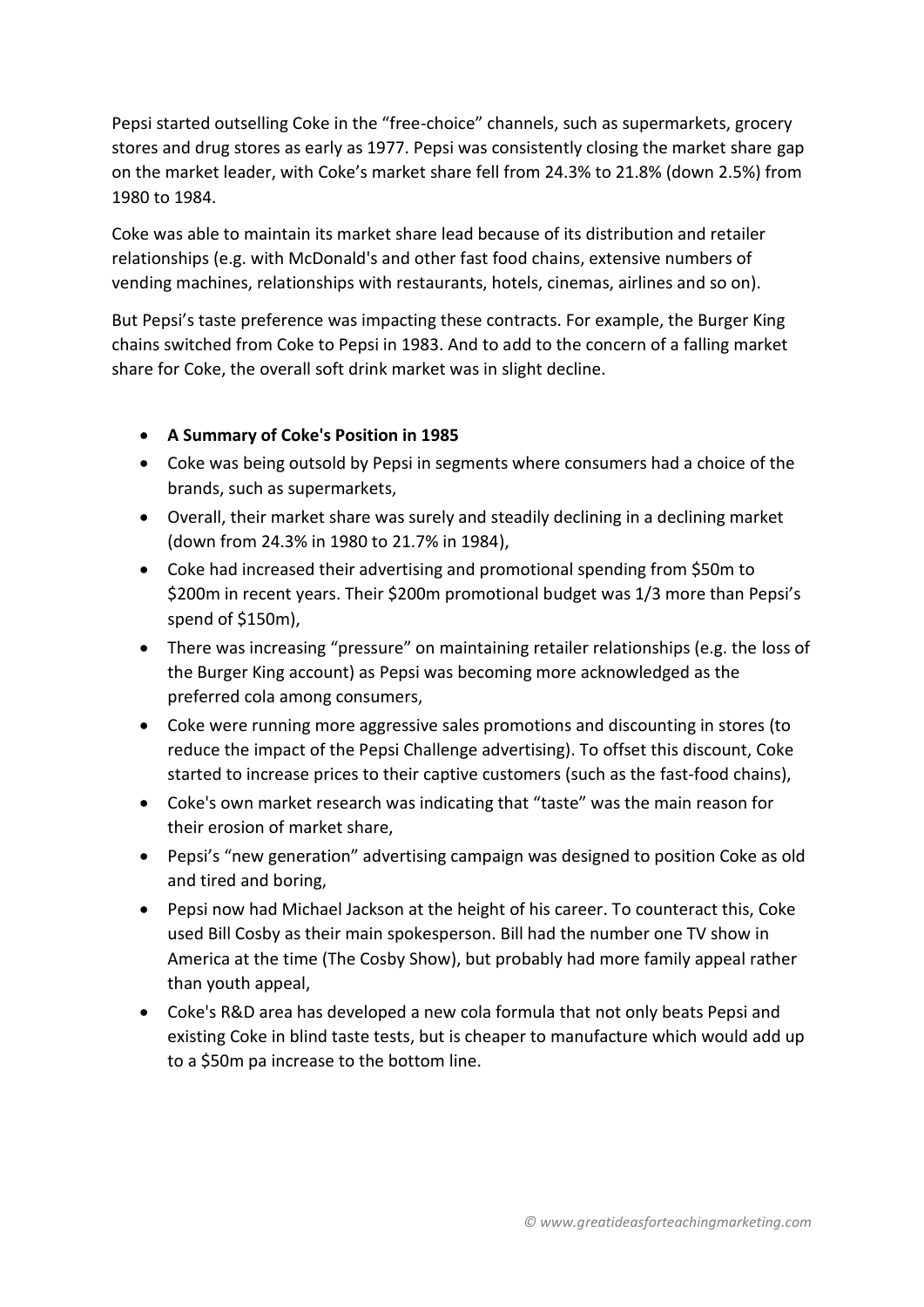# **Role Play Participants - Information for Students**

This New Coke case study is undertaken as **a role play exercise**, where each student in the group will take the role of one of the following participants.

### **The CEO**

You are the final decision maker for group. Since heading Coca-Cola five years ago you have pushed push executives NOT to make safe decisions. Your culture change program has challenged management to be more entrepreneurial, but you always insist on analysis and professional decision making, with decisions tied to financial outcomes for Coke.

#### **The Marketing Manager**

You are the marketing manager responsible for the Coke brand. In 1982 you brought Diet Coke to market; the first ever extension of the Coke brand. It was hugely successful, becoming the 3rd best-selling drink in the market, behind Coke and Pepsi, making it one of the most successful new products in FMCG marketing history.

The cornerstone of Diet Coke's success was its superior taste leveraged by Coke's marketing expertise in brand building and distribution and logistics. You are considered a very ambitious and a highly confident marketing manager.

#### **The Market Researcher**

As the marketing research manager for Coca-Cola, your prior taste test research for Diet Coke was spot on as Diet Coke became the best-selling diet soft drink on the market within two years, primarily because of its taste. You have also been reporting for several years that market research with consumers indicates that taste is the main factor for falling market share of the main Coke brand.

You have just conducted an enormous market research study on the new formula for Coke. Almost 200,000 taste tests were conducted with a budget of \$4 million. You have concluded that the new formula is clearly preferred by respondents in blind taste tests against both existing Coke as well as Pepsi. However, in research situations where the brand was disclosed to respondents, Pepsi was less preferred than in the blind taste tests.

The only area of concern raised in your research was that in focus groups some consumers got angry at the idea of withdrawing old Coke, but this finding was not replicated in individual surveys where respondents were generally positive about the idea of a new better tasting Coke.

# **The Sales Rep**

You work as a sales representative for Coca-Cola. Your main role is to keep existing retailers and fast-food chains committed to Coke, as well as trying to win new retailers and outlets. One of the challenges you face is that the competitive Pepsi sales reps highlight that consumers prefer the taste of Pepsi and that it fits better with a younger market.